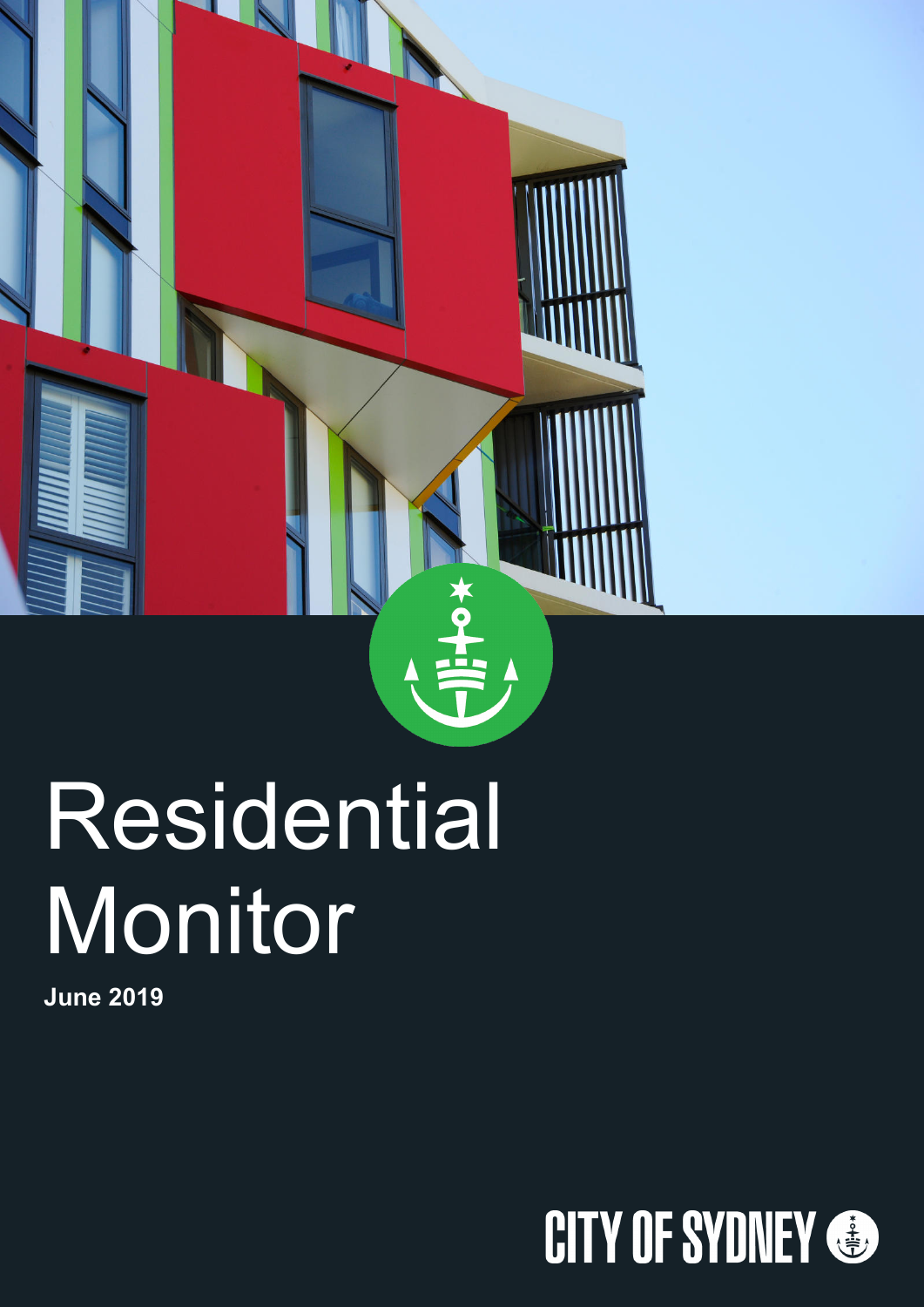### **Contents**

| <b>Introduction</b>                                                                          | 4                           |
|----------------------------------------------------------------------------------------------|-----------------------------|
| <b>Objectives</b>                                                                            | 5                           |
| <b>Residential Completion Trends</b>                                                         | 6                           |
| <b>Summary of Development Activity</b><br>Completions in 2018/19<br>Pipeline at 30 June 2019 | 8<br>9                      |
| <b>Dwelling Mix</b>                                                                          | 11                          |
| <b>CBD Villages</b><br><b>Completions</b><br><b>Pipeline</b>                                 | 12<br>12<br>13              |
| <b>Eastern Villages</b><br><b>Completions</b><br><b>Pipeline</b>                             | 14<br>14<br>15              |
| <b>Southern Villages</b><br><b>Completions</b><br><b>Pipeline</b>                            | 16<br>16<br>17              |
| Western Villages<br><b>Completions</b><br><b>Pipeline</b>                                    | 19<br>19<br>$\overline{20}$ |

Appendix A - [Dwellings completed and](#page-20-0)  [due for completion by year and village](#page-20-0) 21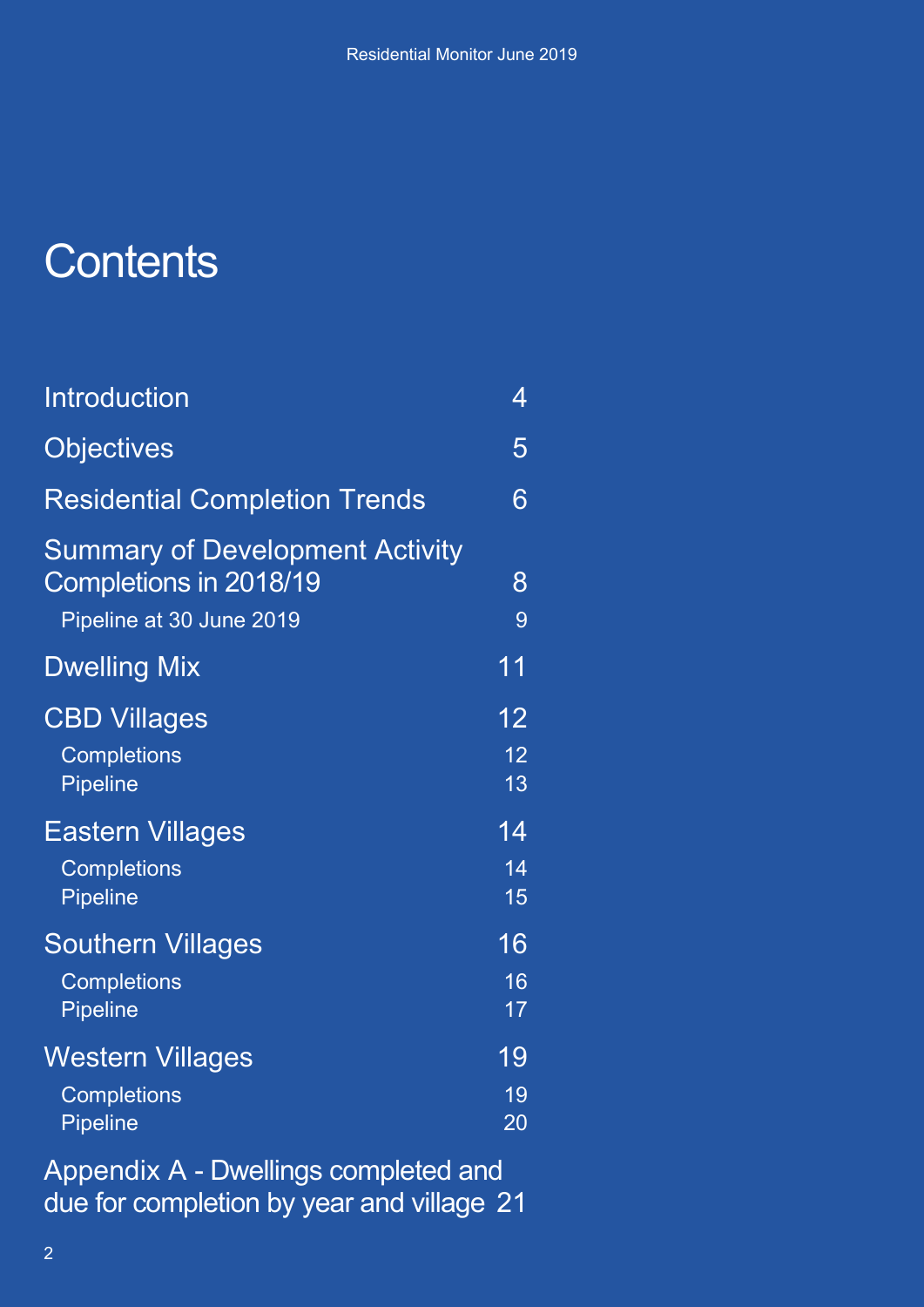#### **List of Figures**

|  |  |  | Figure 1. Map of the City of Sydney local area showing grouping of villages4 |
|--|--|--|------------------------------------------------------------------------------|

#### **List of Tables**

| Table 1. Total residential dwelling completions (2014/15-2018/19) and estimated    |     |
|------------------------------------------------------------------------------------|-----|
|                                                                                    |     |
|                                                                                    |     |
| Table 3. Private and non-private dwelling completions in 2018/19 by village group9 |     |
|                                                                                    |     |
|                                                                                    |     |
|                                                                                    |     |
| Table 7. Completions and expected completions by financial year12                  |     |
|                                                                                    | .13 |
|                                                                                    |     |
|                                                                                    | .15 |
| Table 11. Completions and expected completions by financial year16                 |     |
|                                                                                    | .17 |
| Table 13. Completions and expected completions by financial year19                 |     |
|                                                                                    |     |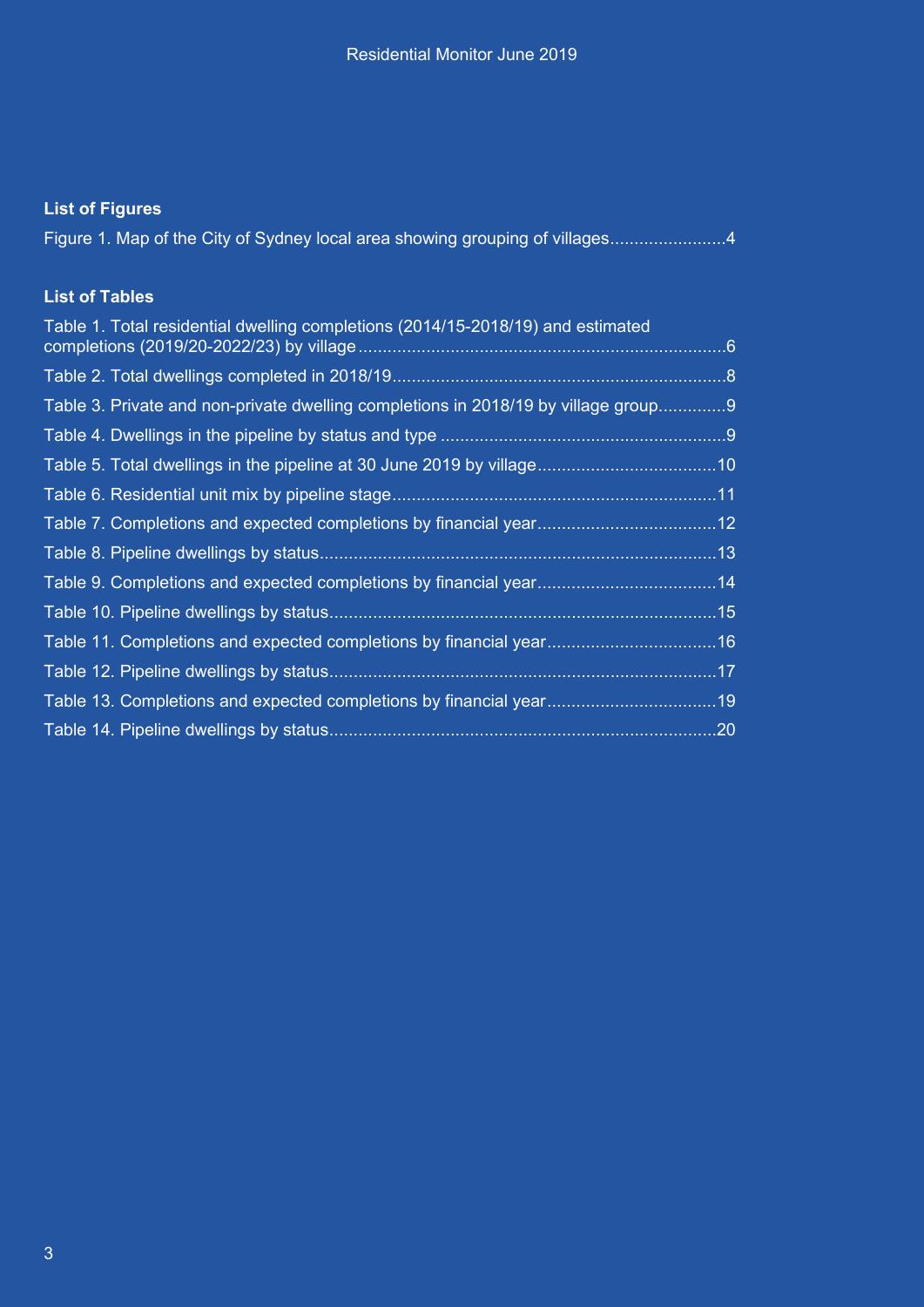### <span id="page-3-0"></span>**Introduction**

The City of Sydney's Community Strategic Plan (Sustainable Sydney 2030) sets the framework for the future of the city. There are a number of targets which are required to be met to fulfil the vision of where the community wants the city to be by 2030.

In relation to housing, the third target in the Community Strategic Plan is that by 2030 there will be at least 138,000 dwellings in the City of Sydney (including 48,000 additional dwellings compared to the June 2007 baseline) for increased diversity of household types, including greater share of families. This figure does not include boarding houses or student accommodation.

The City of Sydney Residential Monitor provides a comprehensive overview of supply of new housing (pipeline activity) as at 30 June year end in the City of Sydney local area. The Residential Monitor measures the growth and distribution of residential development and informs Council and the public of the changes to residential patterns within our local area.

Estimates for the total number of new future dwellings in the short-term (expected completions by financial year) are completed for the City of Sydney local area.

There are ten City of Sydney villages that have been grouped into four distinct areas for the purpose of analysis and discussion in this report:

- **CBD villages:** CBD and Harbour, Chinatown and CBD South
- **Eastern villages:** Macleay Street and Woolloomooloo, Oxford Street, Crown and Baptist **Streets**
- **Southern villages:** Green Square and CBD South, Redfern Street, King Street
- **Western villages:** Glebe Point Road, Harris Street



Figure 1. Map of the City of Sydney local area showing i f ill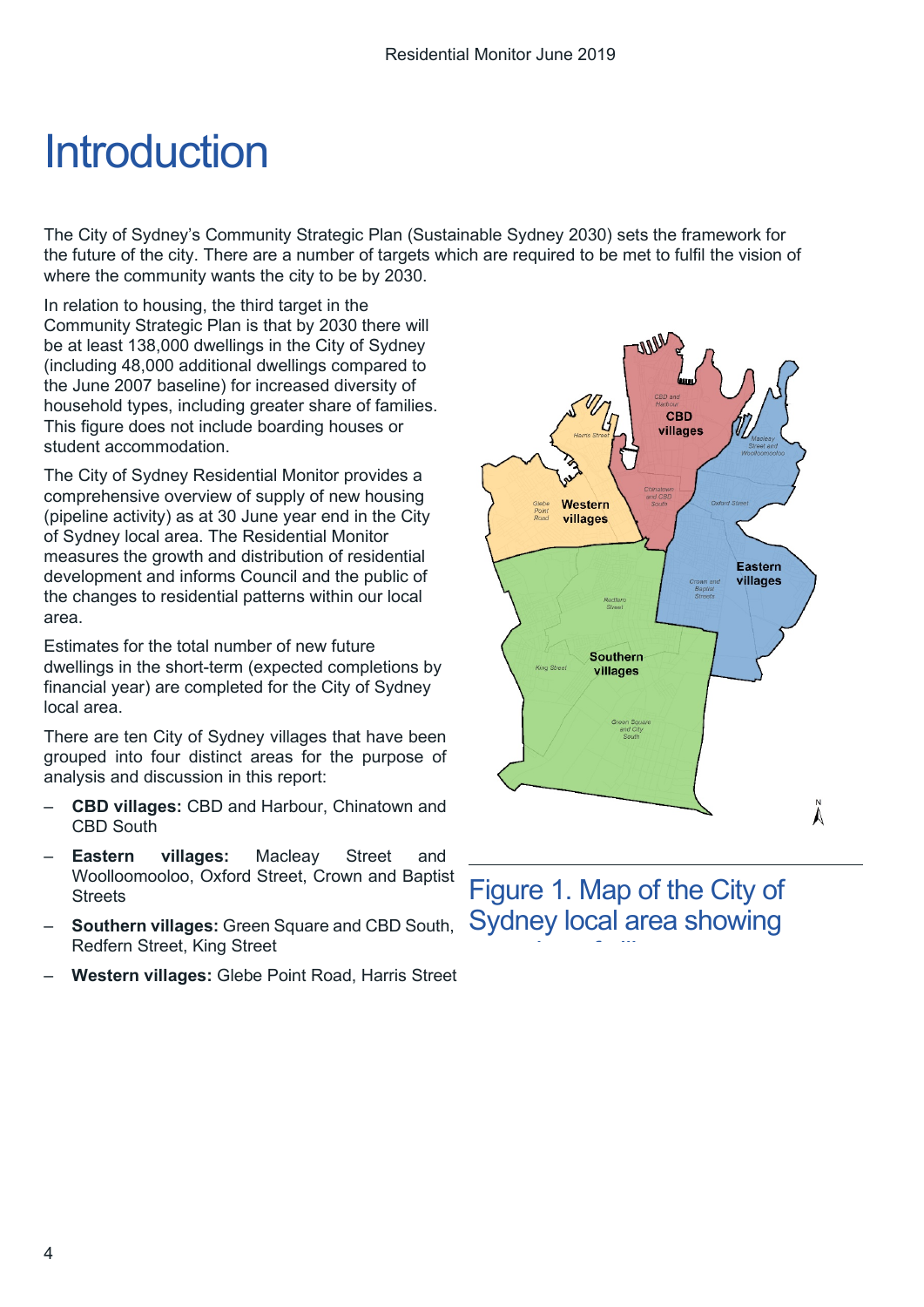### <span id="page-4-0"></span>**Objectives**

In this report information about residential dwellings is analysed based on the status of developments at the end of the reporting period.

Developments are grouped by the following categories:

- **Completed**  residential developments that have completed construction within the last 5 years
- **Commenced**  residential developments that are currently under construction but have yet to be completed at the report date.
- **Approved**  residential developments that have been approved by relevant authorities but have yet to commence at the report date.
- **Lodged**  residential developments that have been submitted for approval but have not yet been approved by the relevant authority at the report date.

Residential dwellings have been separated into two types for this report

- **Private** (private ownership and rental dwellings, social (including public) housing, affordable rental housing)
- **Non-private** (boarding house rooms, student accommodation rooms, aged care facilities)

The supply of existing housing in the city can be found in the City's annual Housing Audit. The Housing Audit tracks the total supply of dwelling numbers by type across the ten village areas, and reports the net change (additions and withdrawals) in dwelling stock for the previous financial year.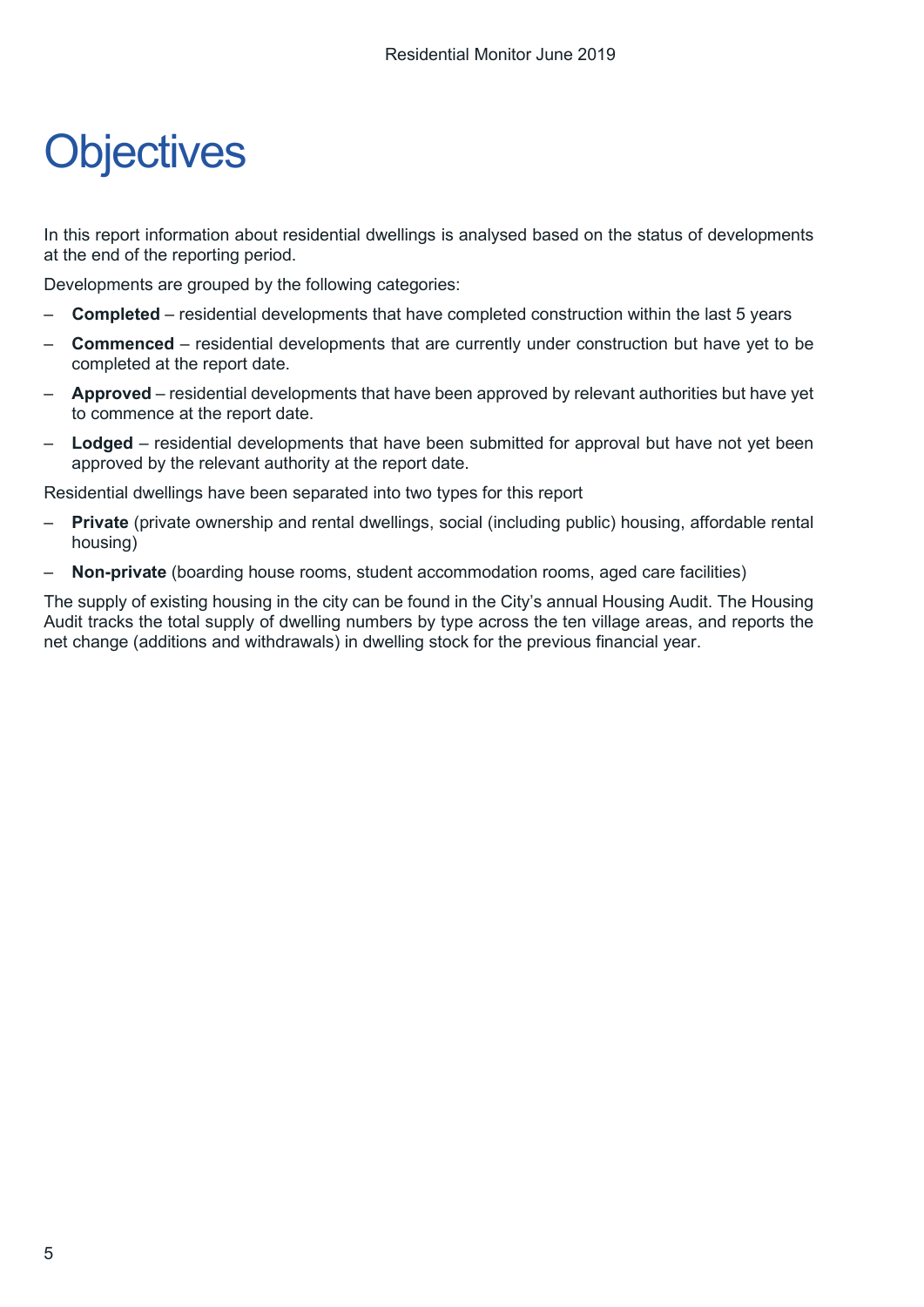# <span id="page-5-0"></span>Residential Completion Trends

#### <span id="page-5-1"></span>Table 1. Total residential dwelling completions (2014/15-2018/19) and estimated completions (2019/20-2022/23) by village

| <b>Financial</b><br>Year | <b>CBD</b> and<br><b>Harbour</b> | <b>Chinatown</b><br>and CBD<br><b>South</b> | <b>Crown and</b><br><b>Baptist</b><br><b>Streets</b> | <b>Glebe</b><br><b>Point</b><br><b>Road</b> | <b>Green</b><br><b>Square</b><br>and City<br><b>South</b> | <b>Harris</b><br><b>Street</b> | <b>King</b><br><b>Street</b> | <b>Macleay</b><br><b>Street and</b><br>Wooll'oo | <b>Oxford</b><br><b>Street</b> | <b>Redfern</b><br><b>Street</b> | <b>Total</b> |
|--------------------------|----------------------------------|---------------------------------------------|------------------------------------------------------|---------------------------------------------|-----------------------------------------------------------|--------------------------------|------------------------------|-------------------------------------------------|--------------------------------|---------------------------------|--------------|
| 2014/15                  | 5                                | 345                                         | 41                                                   | 391                                         | 1,553                                                     | 114                            | 367                          | 22                                              | 109                            | 1,730                           | 5,217        |
| 2015/16                  | 181                              | 141                                         | 146                                                  | 900                                         | 2,556                                                     | 264                            | 1,098                        | 58                                              | 176                            | 664                             | 6,184        |
| 2016/17                  | $\boldsymbol{9}$                 | 488                                         | 98                                                   | 432                                         | 876                                                       | $\boldsymbol{9}$               | 94                           | 19                                              | 28                             | 332                             | 2,385        |
| 2017/18                  | $\mathbf{3}$                     | 665                                         | 177                                                  | 361                                         | 1,968                                                     | 73                             | 638                          | 26                                              | 62                             | 453                             | 4,427        |
| 2018/19                  | 348                              | 1,625                                       | 79                                                   | 302                                         | 2,173                                                     | $\overline{2}$                 | 211                          | 225                                             | 72                             | 1,279                           | 6,316        |
| 2019/20                  | 508                              | 481                                         | 311                                                  | 436                                         | 2,041                                                     | 277                            | 532                          | 88                                              | 124                            | 362                             | 5,160        |
| 2020/21                  | 388                              | 309                                         | 147                                                  | 186                                         | 1,126                                                     | 13                             | 952                          | 36                                              | 113                            | 919                             | 4,189        |
| 2021/22                  | 598                              | 179                                         | 101                                                  | 112                                         | 1,090                                                     | 150                            | 641                          | $\bf 8$                                         | 21                             | 1,585                           | 4,485        |
| 2022/23                  | 1,187                            | 374                                         | 157                                                  | 84                                          | 2,731                                                     | $\overline{\phantom{a}}$       | 579                          | $\bf 8$                                         | $\overline{2}$                 | 905                             | 6,027        |
| 2023/24                  | $\blacksquare$                   | 660                                         |                                                      |                                             |                                                           |                                |                              |                                                 | ÷,                             | 40                              | 700          |
| <b>Total</b>             | 3,227                            | 5,267                                       | 1,257                                                | 3,745                                       | 16,114                                                    | 902                            | 5,112                        | 490                                             | 707                            | 8,269                           | 45,090       |

Table 1 shows the number of completed dwellings by village area for 2014/15 to 2018/19, plus forecast completions for 2019/20 to 2023/24 based on known development applications and their estimated completion dates as of 30 June 2019.

Timing of multi-unit developments often take a number of years; completions in 2018/19 appear to have recovered from a sharp fall in 2016/17, which fell in between phases of completion and construction and was not indicative of overall trends.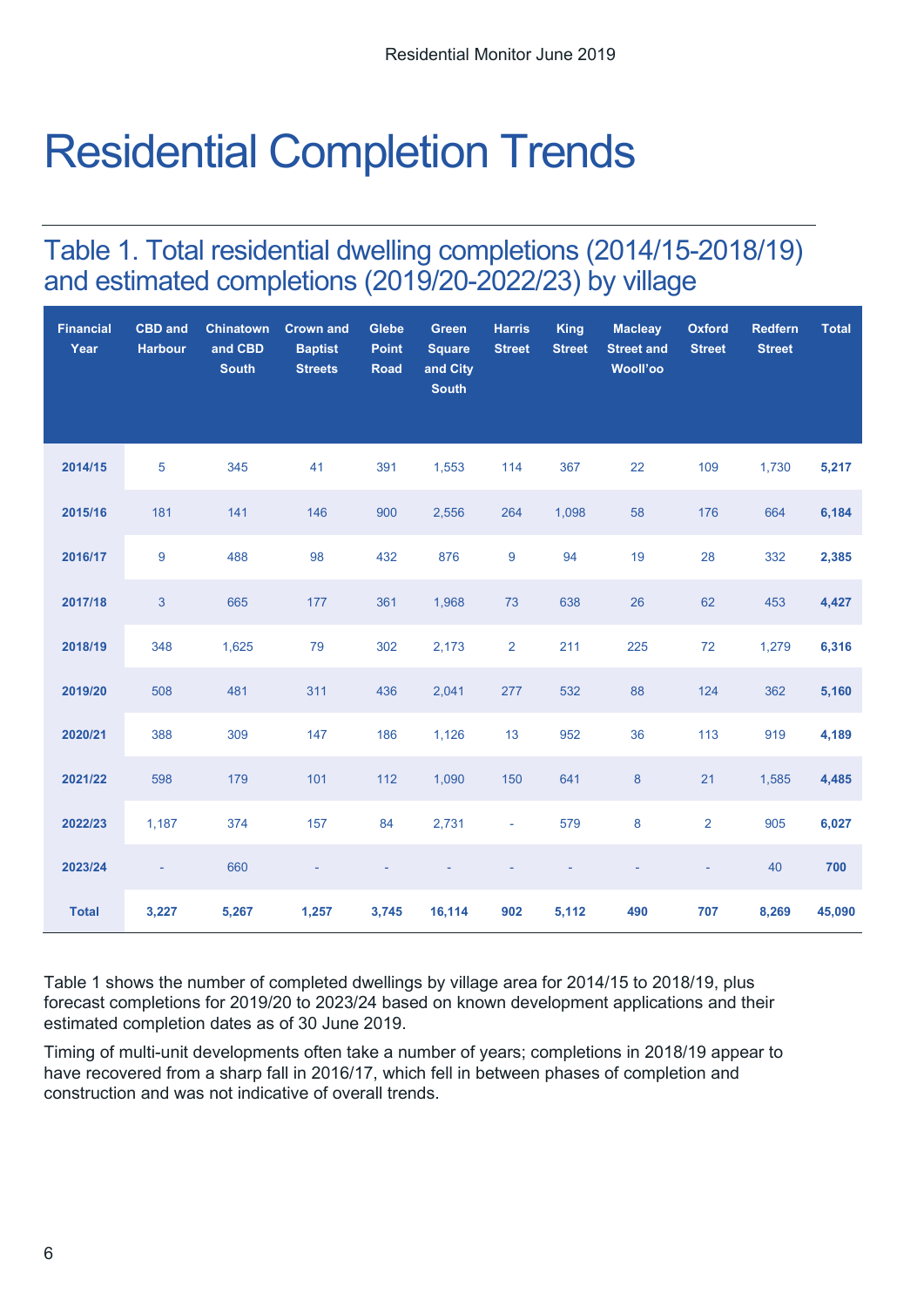The yearly rate of completions increased in 2018/19 as major developments across the City of Sydney were completed. This is a peak in the period of analysis from 2014/15 to 2023/24. It is possible that some of the development forecast to be completed in 2022/23 may extend to 2023/24, which is currently forecasting around 700 dwellings to be completed. This will likely increase as new development applications are lodged over the coming years.

The average annual rate of completions over the past five years has been just over 4,509 dwellings per year (including both private and non-private dwellings).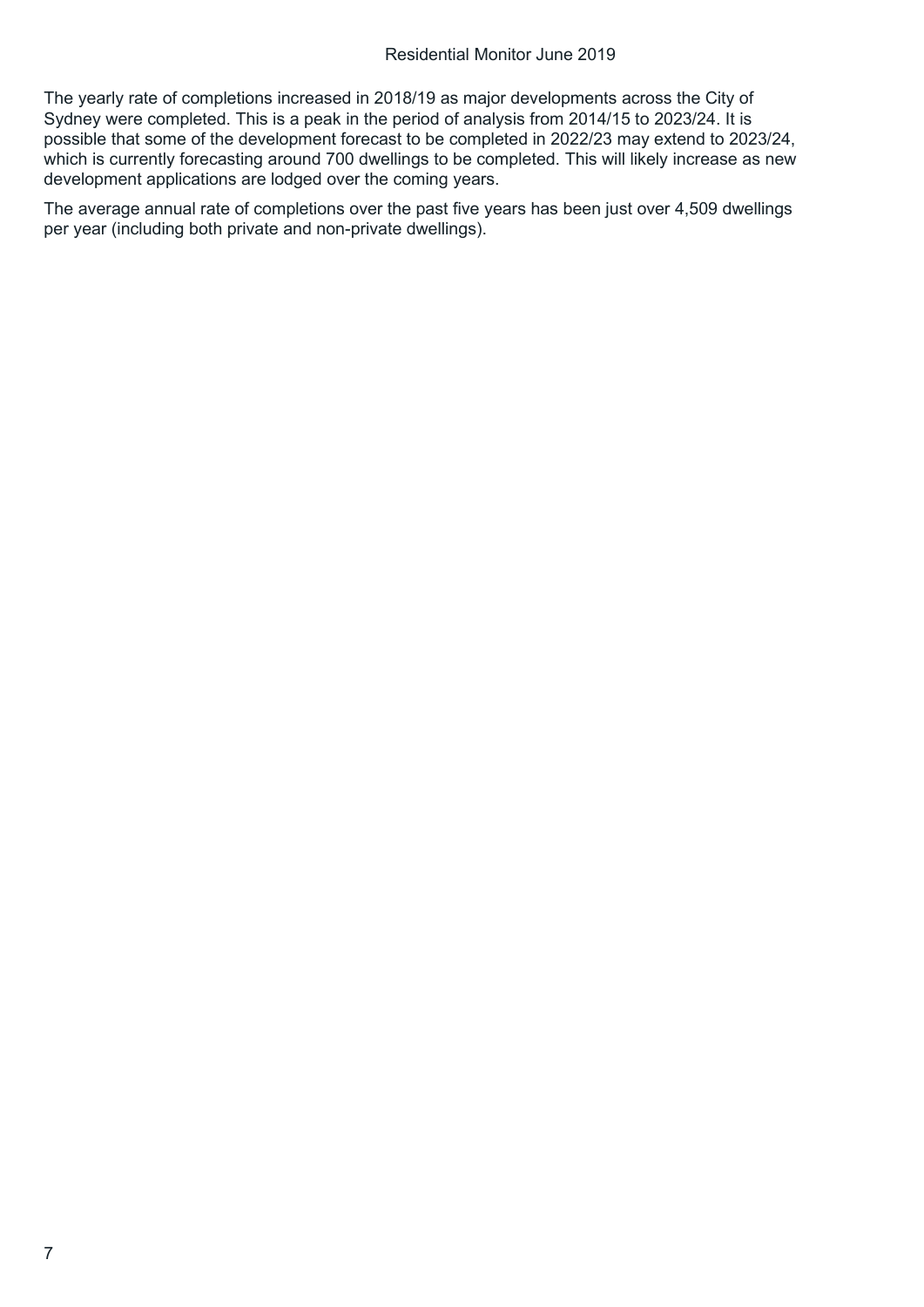# <span id="page-7-0"></span>Summary of Development Activity

### Completions in 2018/19

### <span id="page-7-1"></span>Table 2. Total dwellings completed in 2018/19

| <b>Type of Dwelling</b>  | <b>Number of Dwellings</b> | <b>Percentage of Total</b> |
|--------------------------|----------------------------|----------------------------|
| <b>Private dwellings</b> | 5,076                      | 80.4%                      |
| Non-private dwellings    | 1,240                      | 19.6%                      |
| Total                    | 6,316                      | 100.0%                     |

As seen in Table 2 there were 6,316 new dwellings completed in 2018/19 including 5,076 private dwellings and 1,240 non-private dwellings. Around 66% of total dwelling completions were built in the second half of the financial year. Developments of five or more dwellings accounted for 99.0% of completions in 2018/19. Green Square and City South accounted for the highest proportion of new housing stock in 2018/19 with 2,173 new dwellings completed, or 34.4% of all new residential dwellings in 2018/19. Chinatown and CBD South accounted for the second highest proportion of completions in 2018/19, with an addition of 1,625 dwellings (25.7%) closely followed by Redfern Street with an addition of 1,279 dwellings (20.3%).

As per Table 3 the majority of new residential stock completed in 2018/19 was in the southern villages with a total of 3,663 dwellings. Comparatively, the other village areas saw much smaller increases to their residential dwelling stock in 2018/19.

As of June 2019, the total stock of residential housing was 131,293 dwellings in the City of Sydney local area, comprising 116,868 private dwellings (private ownership and rental dwellings, social (including public) housing, affordable rental housing) and 14,425 non-private dwellings (boarding house rooms, student accommodation rooms, residential care services). *Source: City of Sydney Housing Audit 2019.*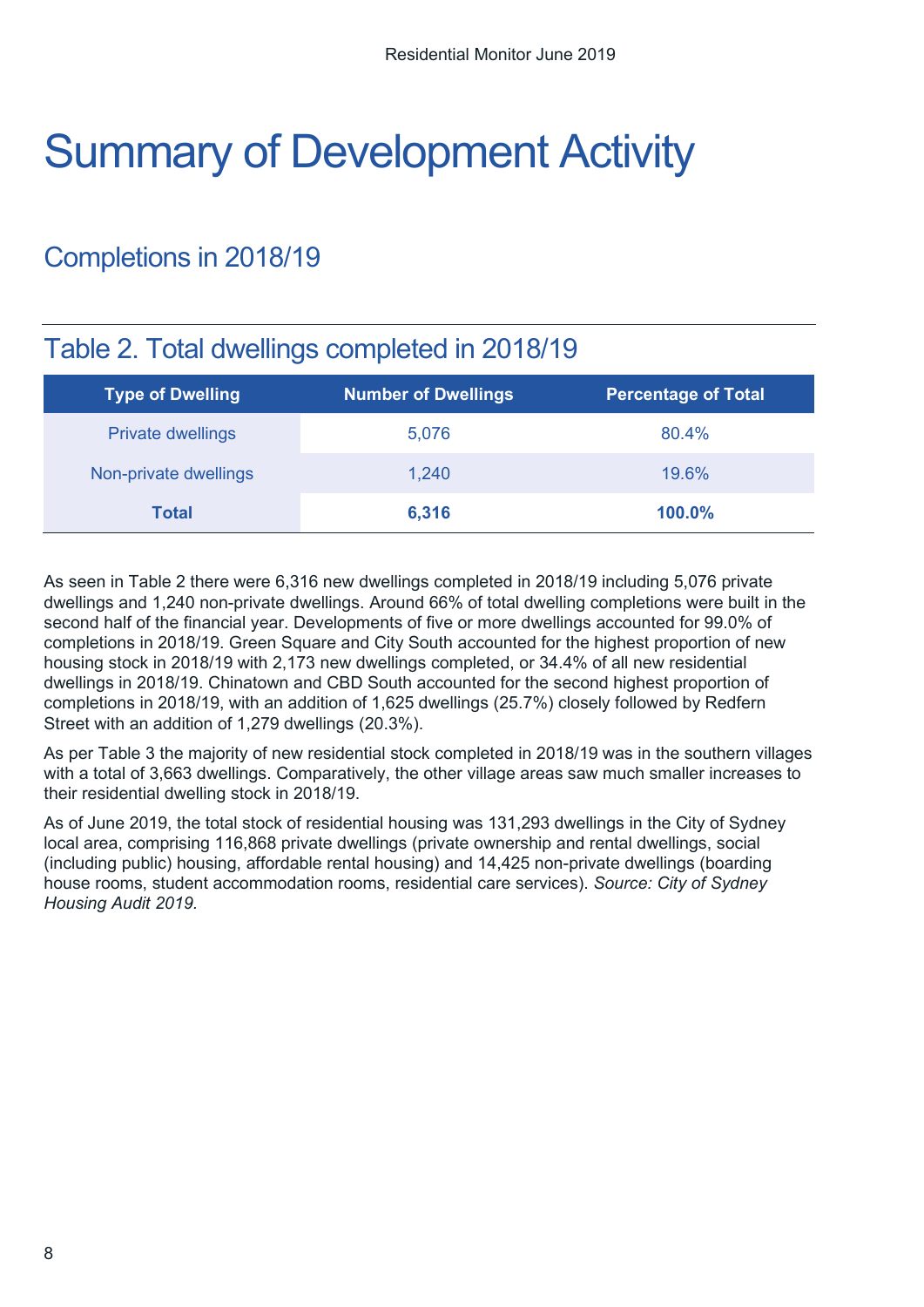#### <span id="page-8-1"></span>Table 3. Private and non-private dwelling completions in 2018/19 by village group

| <b>Village Group</b>    | <b>Private Dwellings Completed</b><br>2018/19 | <b>Non-Private Dwellings</b><br>2018/19 |
|-------------------------|-----------------------------------------------|-----------------------------------------|
| <b>CBD</b> villages     | 1,454                                         | 675                                     |
| Eastern villages        | 346                                           | 30                                      |
| Southern villages       | 2,988                                         | 675                                     |
| <b>Western villages</b> | 288                                           | 16                                      |
| <b>Total</b>            | 5,076                                         | 1,240                                   |

#### <span id="page-8-0"></span>Pipeline at 30 June 2019

At 30 June 2019 there were 20,525 dwellings in the development pipeline, including 17,831 private dwellings and 2,694 non-private dwellings.

#### <span id="page-8-2"></span>Table 4. Dwellings in the pipeline by status and type

| <b>Status</b>             | <b>Total Dwellings</b> | <b>Private Dwellings</b> | <b>Non-Private Dwellings</b> |
|---------------------------|------------------------|--------------------------|------------------------------|
| Lodged                    | 6,128                  | 5,299                    | 829                          |
| Approved                  | 7,172                  | 6,480                    | 692                          |
| Construction<br>Commenced | 7,225                  | 6,052                    | 1,173                        |
| <b>Total</b>              | 20,525                 | 17,831                   | 2,694                        |

#### **Under Construction**

There were 7,225 residential dwellings under construction at 30 June 2019, including 6,052 private dwellings and 1,173 non-private dwellings. Of these:

- 36.9% (2,665) were located in Green Square and City South
- 15.5% (1,122) were located in Redfern Street
- 12.2% (879) were located in CBD and Harbour

#### **Approved**

There were 2,075 residential dwellings approved during the 2018/19 financial year. At 30 June 2019 there were 7,172 dwellings approved but have not commenced construction, comprising 6,480 private dwellings and 692 non-private dwellings.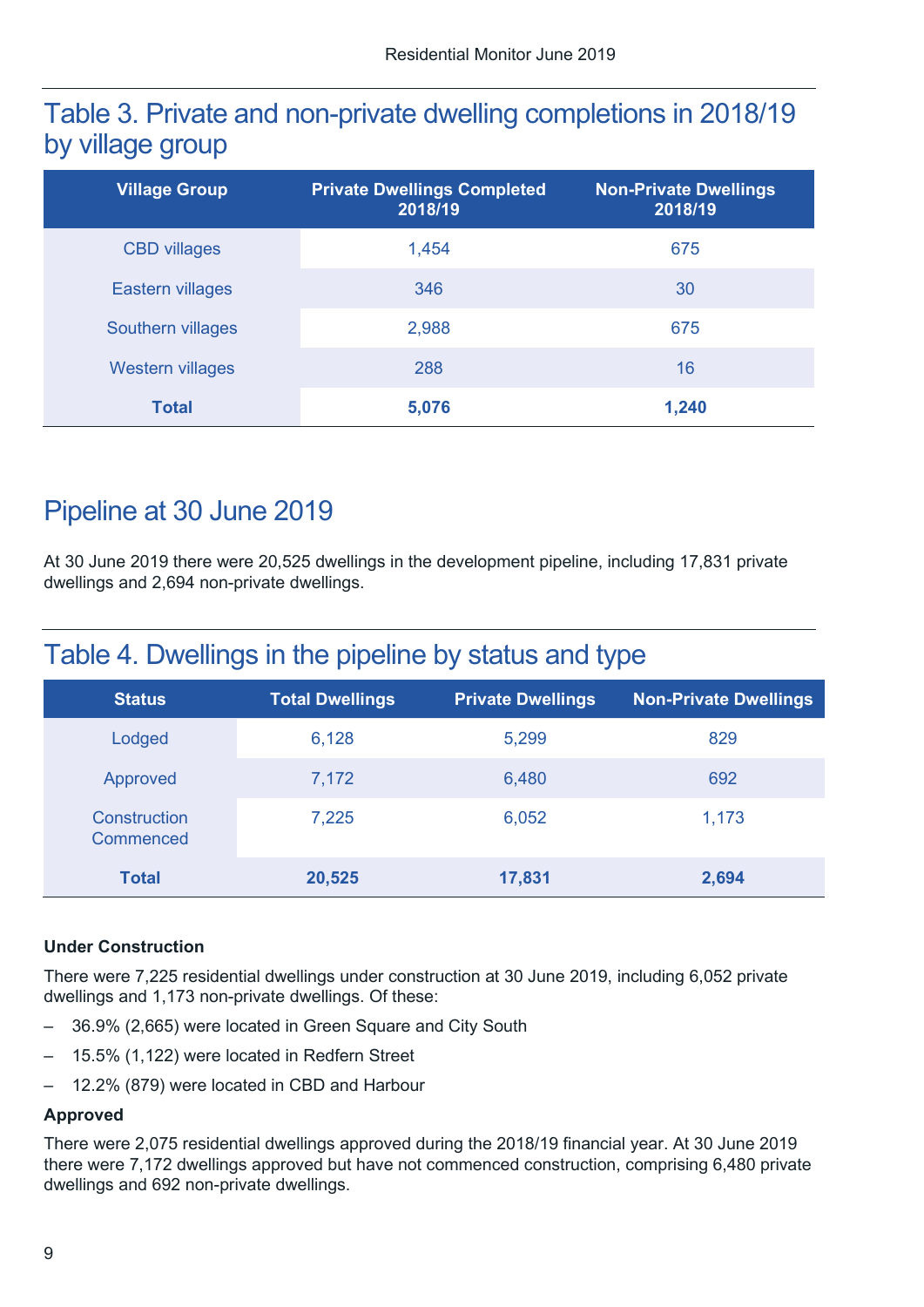Of these:

- 39.7% (2,850) were located in Green Square and City South
- 16.9% (1,214) were located in King Street
- 16.4% (1,174) were located in Chinatown and CBD South

#### **Lodged**

There were 3,119 residential dwellings lodged during the 2018/19 financial year. At 30 June 2019 there were 6,128 dwellings lodged but not yet approved, comprising 5,299 private dwellings and 829 non-private dwellings. Of these:

- 37.6% (2,304) were located in Redfern Street
- 23.5% (1,437) were located in Green Square and City South
- 16.6 (1,017) were located in CBD and Harbour

Looking ahead, Green Square and City South will continue to deliver a large proportion of new dwellings with nearly 7,000 expected to be completed over the next five years. Likewise, Redfern Street is forecast to deliver over 3,700 dwellings with the majority due for completion around 2021/22.

#### <span id="page-9-0"></span>Table 5. Total dwellings in the pipeline at 30 June 2019 by village

| <b>Village</b>                          | <b>Total in Pipeline</b> |
|-----------------------------------------|--------------------------|
| <b>CBD and Harbour</b>                  | 2,681                    |
| <b>Chinatown and CBD South</b>          | 2,003                    |
| <b>Crown and Baptist Streets</b>        | 716                      |
| <b>Glebe Point Road</b>                 | 818                      |
| <b>Green Square and City South</b>      | 6,952                    |
| <b>Harris Street</b>                    | 440                      |
| <b>King Street</b>                      | 2,704                    |
| <b>Macleay Street and Woolloomooloo</b> | 140                      |
| <b>Oxford Street</b>                    | 260                      |
| <b>Redfern Street</b>                   | 3,811                    |
| <b>Total</b>                            | 20,525                   |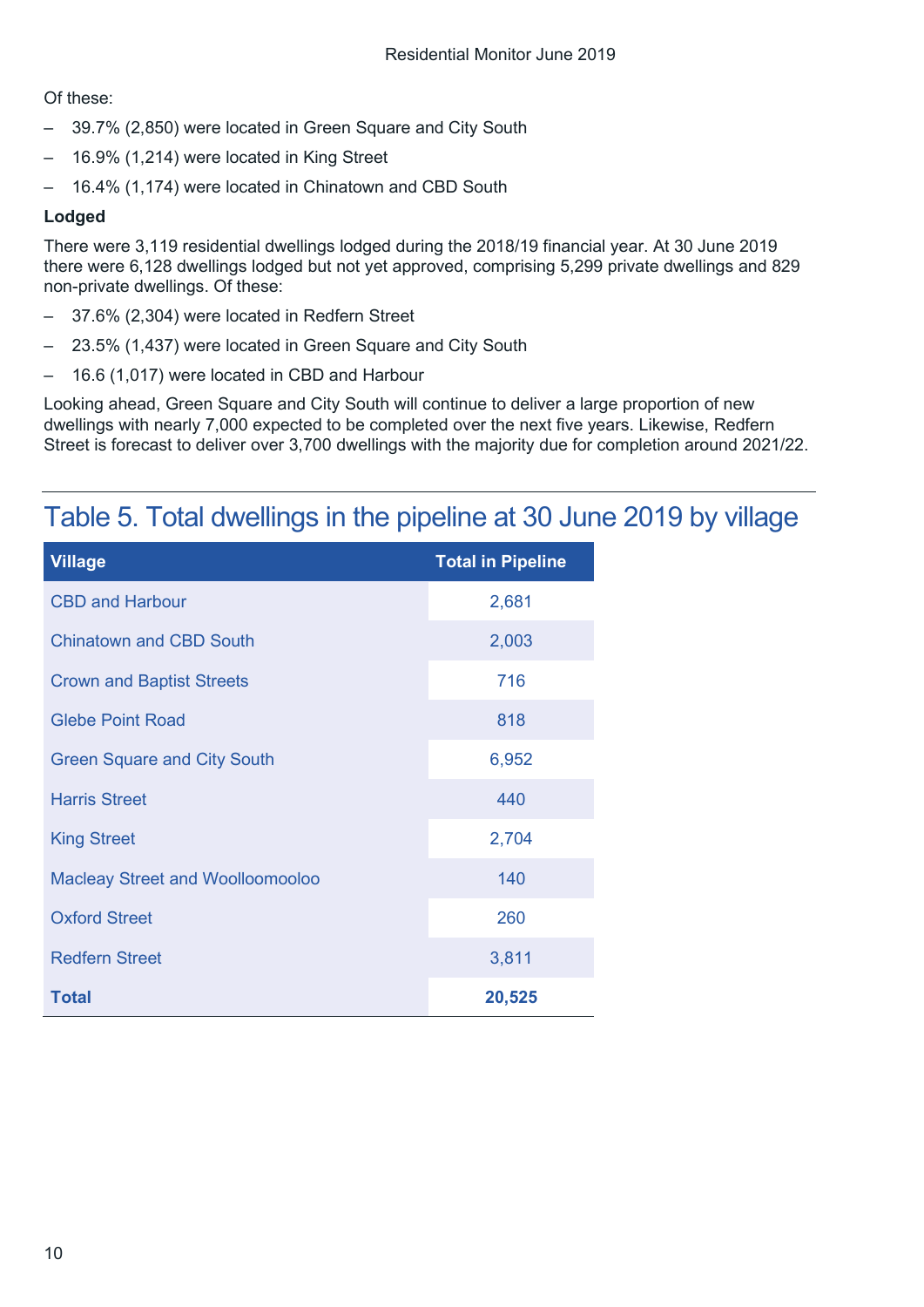# <span id="page-10-0"></span>Dwelling Mix

#### <span id="page-10-1"></span>Table 6. Residential unit mix by pipeline stage

| <b>Residential Unit Mix by Pipeline Stage</b> |               |               |               |              |            |  |  |  |
|-----------------------------------------------|---------------|---------------|---------------|--------------|------------|--|--|--|
| <b>Stage</b>                                  | <b>Studio</b> | 1 Bedroom     | 2 Bedroom     | 3 Bedroom    | 4+ Bedroom |  |  |  |
| Lodged                                        | 173 (3.26%)   | 1676 (31.63%) | 2868 (54.12%) | 566 (10.68%) | 16 (0.30%) |  |  |  |
| Approved                                      | 299 (4.61%)   | 1892 (29.2%)  | 3594 (55.46%) | 645 (9.95%)  | 50 (0.77%) |  |  |  |
| Construction<br>Commenced                     | 317 (5.24%)   | 2038 (33.67%) | 2780 (45.94%) | 822 (13.58%) | 95 (1.57%) |  |  |  |
| Completed in<br>2018/19                       | 295 (5.80%)   | 1823 (35.86%) | 2416 (47.53%) | 540 (10.62%) | 9(0.18%)   |  |  |  |

Table 6 shows the unit mix for residential developments currently lodged and approved, those completed within the 2018/19 year, and developments under construction at 30 June 2019. Developments in the unit mix charts only show private dwellings, and exclude non-private dwellings such as boarding houses and student accommodation.

During the 2018/19 year 57.3% of dwellings completed had two or more bedrooms, whilst the remaining 42.7% were studio or one-bedroom dwellings. Over the same twelve month period, two- or three+ bedroom units comprised 60.2% of dwellings approved, and 68.6% of dwellings lodged.

Of the dwellings under construction at 30 June 2019, 61.1% were two- or three+ bedroom dwellings, with the remaining dwellings being constructed as studio or one-bedroom.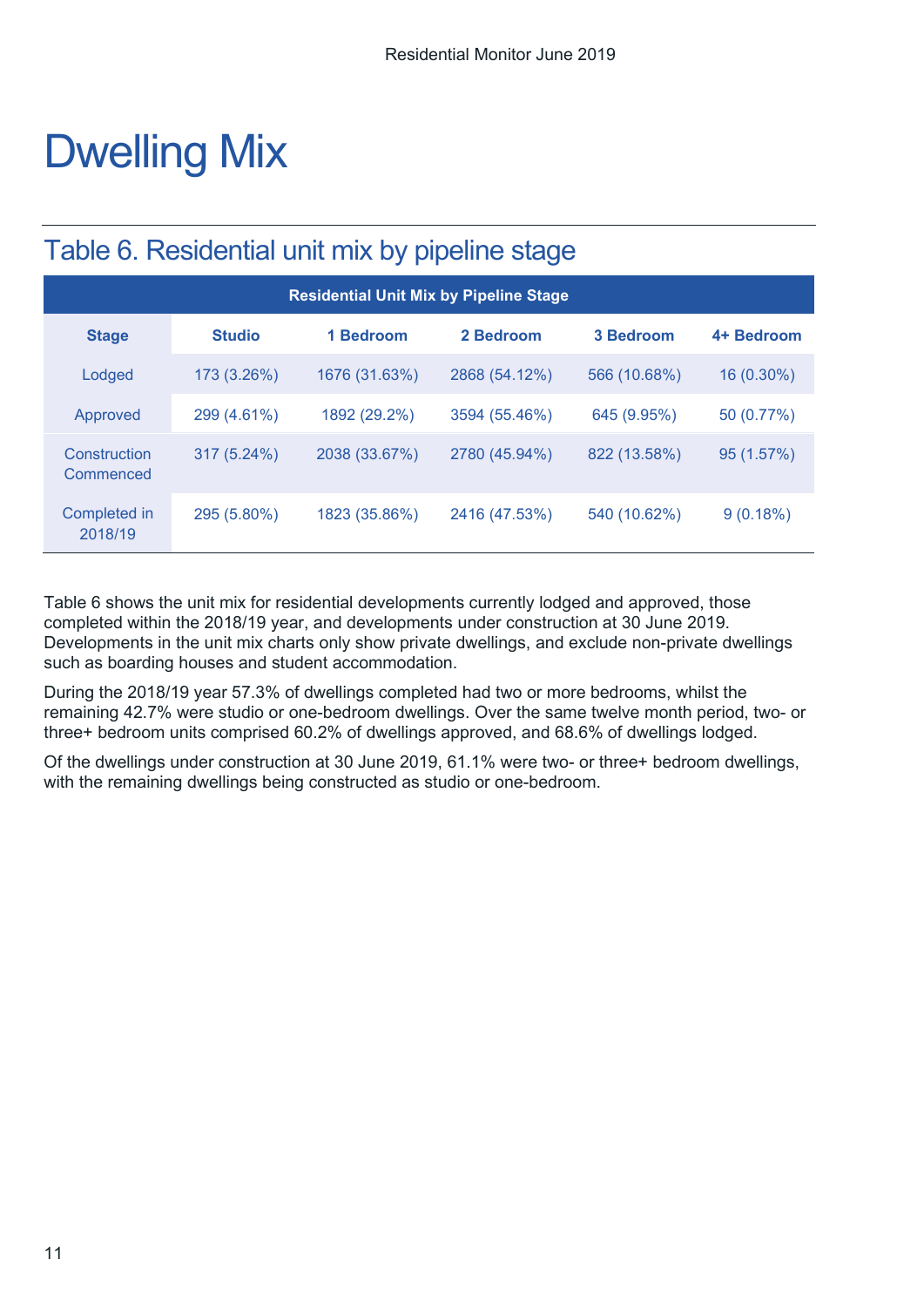# <span id="page-11-0"></span>CBD Villages

### <span id="page-11-1"></span>**Completions**

<span id="page-11-2"></span>

| Table 7. Completions and expected completions by financial year |                          |                              |              |  |  |  |
|-----------------------------------------------------------------|--------------------------|------------------------------|--------------|--|--|--|
| <b>Financial Year</b>                                           | <b>Private Dwellings</b> | <b>Non-Private Dwellings</b> | <b>Total</b> |  |  |  |
| 2014/15                                                         | 350                      |                              | 350          |  |  |  |
| 2015/16                                                         | 294                      | 28                           | 322          |  |  |  |
| 2016/17                                                         | 9                        | 488                          | 497          |  |  |  |
| 2017/18                                                         | 668                      |                              | 668          |  |  |  |
| 2018/19                                                         | 1,454                    | 519                          | 1,973        |  |  |  |
| 2019/20                                                         | 982                      | $\overline{7}$               | 989          |  |  |  |
| 2020/21                                                         | 579                      | 118                          | 697          |  |  |  |
| 2021/22                                                         | 617                      | 160                          | 777          |  |  |  |
| 2022/23                                                         | 1,478                    | 83                           | 1,561        |  |  |  |
| 2023/24                                                         | 660                      |                              | 660          |  |  |  |
| <b>Total</b>                                                    | 7,091                    | 1,403                        | 84,94        |  |  |  |

In 2018/19 there were 1,973 residential dwellings completed in the CBD villages including 1,454 private dwellings and 519 non-private dwellings. Six major residential developments with over 100 units contributed to this total - a significant increase from the annual completion rates for the previous four years. The net total of completions was 1,454 private residential dwellings and 529 student accommodation units.

The major developments completed in the CBD Villages in 2018/19 were:

- 81 Harbour Street, Sydney (577 residential units)
- 39 Darling Drive, Sydney (520 student accommodation rooms)
- 82 Hay Street, Sydney (390 residential units)
- 38-44 York Street, Sydney (199 residential units)
- 161-165 Clarence Street, Sydney (148 residential units)
- 130-134 Elizabeth Street Sydney (138 residential units)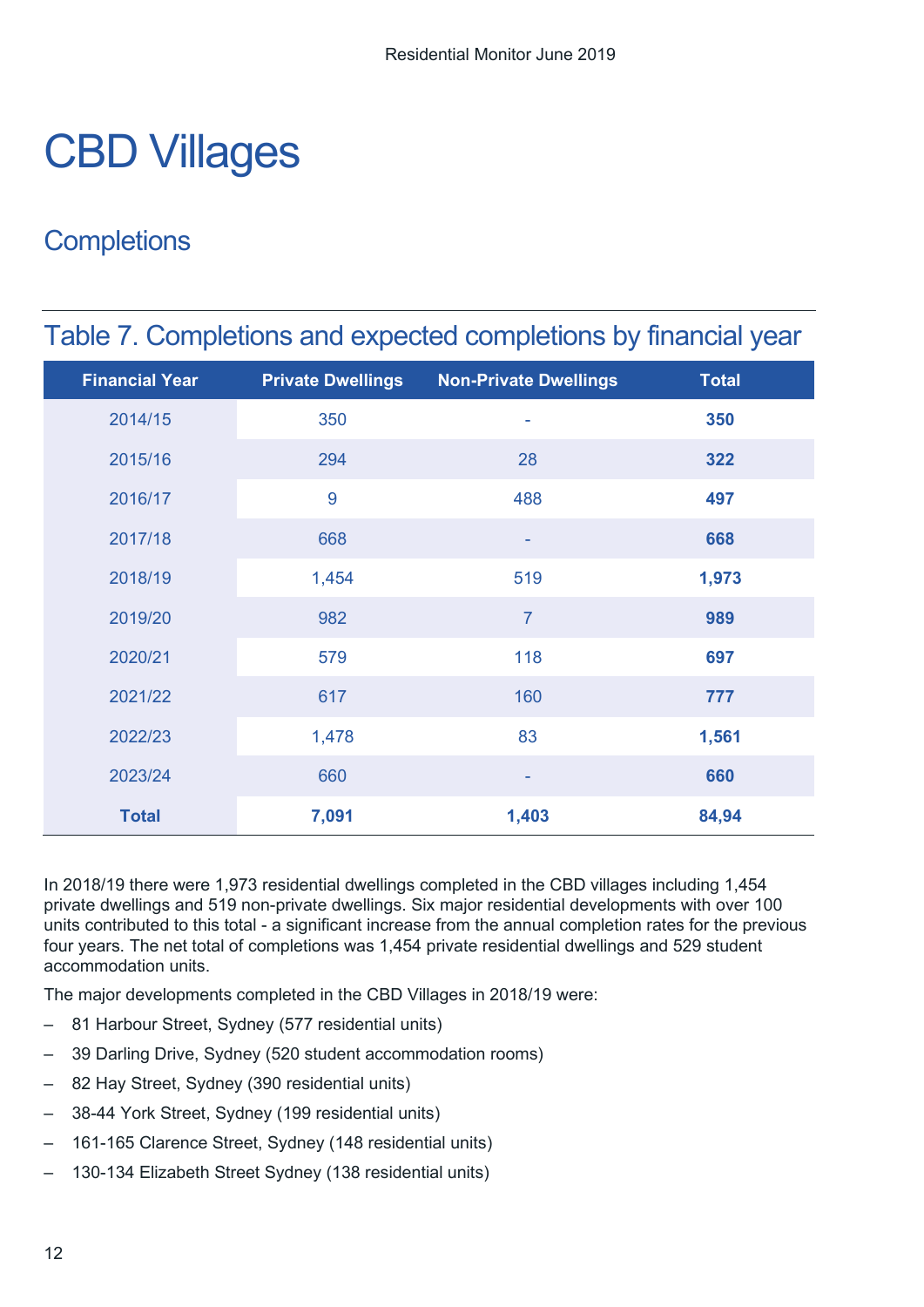Many of these major developments that were completed in 2018/19 were in the Darling Square precinct in Haymarket, the majority of which were in multi-storey residential buildings.

Over the past five years, 3,810 dwellings have been completed including 2,775 private dwellings and 1,035 non-private dwellings (student accommodation rooms). The projected completions for the next five years indicate that there will continue to be large amounts of private residential development and limited non private (student accommodation and boarding houses) in the CBD villages.

#### <span id="page-12-0"></span>**Pipeline**

#### <span id="page-12-1"></span>Table 8. Pipeline dwellings by status

| <b>Stage</b>                            | <b>Private Dwellings</b> | Non-Private Dwellings | <b>Total</b> |
|-----------------------------------------|--------------------------|-----------------------|--------------|
| <b>Lodged</b>                           | 1,257                    | 108                   | 1,365        |
| <b>Approved</b>                         | 1,699                    | 260                   | 1,959        |
| <b>Construction</b><br><b>Commenced</b> | 1,360                    | ۰                     | 1,360        |

At 30 June 2019, there were 1,360 residential dwellings under construction, all of which were private dwellings. Construction started on one new major residential development during 2018/19:

– 7 Rosebery Avenue, Rosebery (229 residential units)

There were 154 dwellings approved in 2018/19 in the CBD villages. This total is made up of a number of smaller developments, including minor change of use applications and developments with small residential components. There were 1,959 dwellings approved but yet to commence construction as of 30 June 2019.

There were five major developments lodged in 2018/19 with over 100 dwellings:

- 201-207 Elizabeth Street, Sydney (295 residential units)
- 194 Pitt Street, Sydney (246 residential units)
- 133-141 Liverpool Street, Sydney (221 residential units)
- 189-197 Kent Street, Sydney (144 residential units)
- 65-77 Market Street, Sydney (101 residential units)

In total, there were 1,365 dwellings lodged but not yet approved as of 30 June 2019.

Nearly 1,000 dwellings are projected for completion in 2019/20, and approximately a further 3,600 between 2020/21 and 2023/24.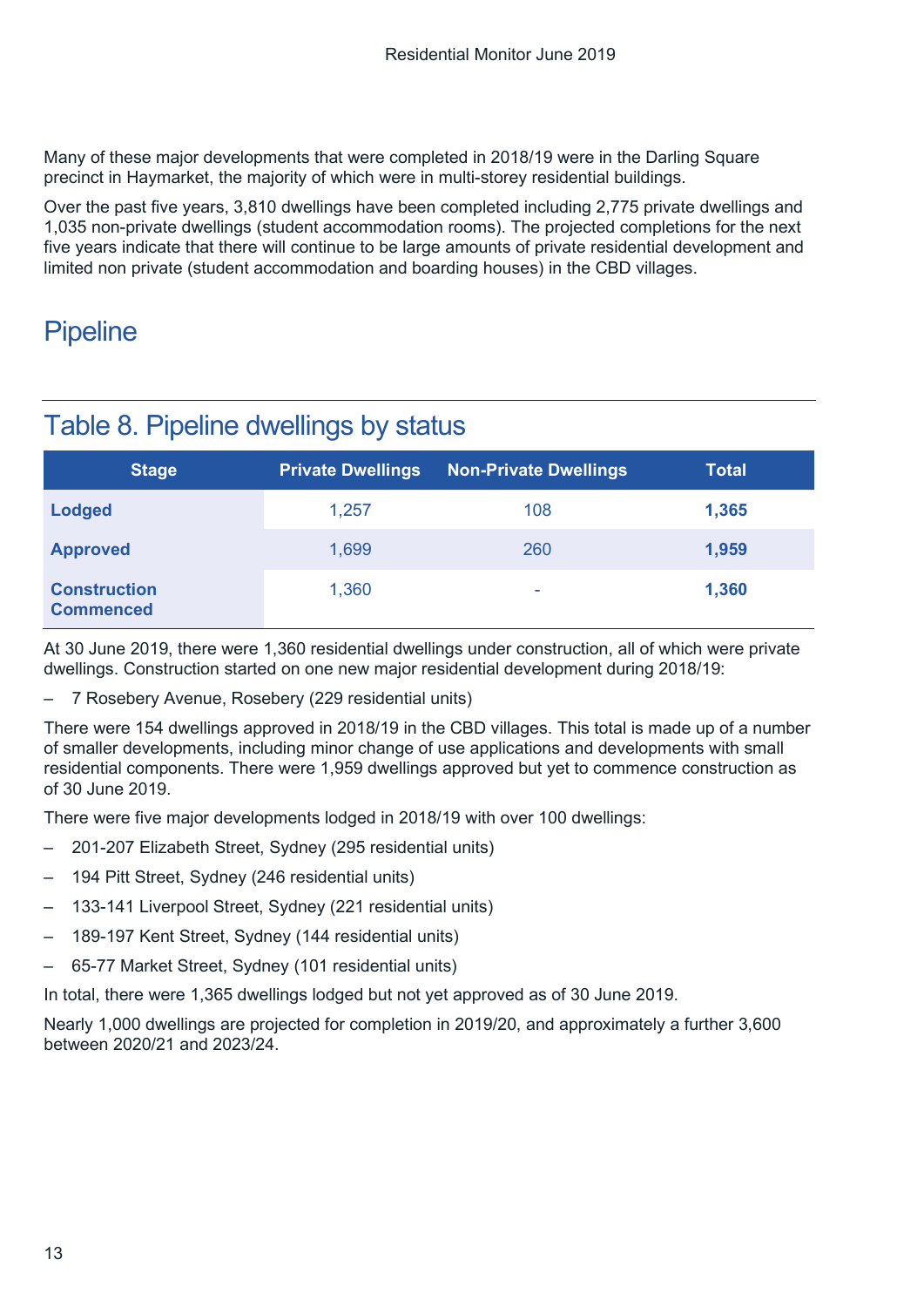# <span id="page-13-0"></span>Eastern Villages

### <span id="page-13-1"></span>**Completions**

<span id="page-13-2"></span>

| Table 9. Completions and expected completions by financial year |                          |                              |              |  |  |
|-----------------------------------------------------------------|--------------------------|------------------------------|--------------|--|--|
| <b>Financial Year</b>                                           | <b>Private Dwellings</b> | <b>Non-Private Dwellings</b> | <b>Total</b> |  |  |
| 2014/15                                                         | 155                      | 17                           | 172          |  |  |
| 2015/16                                                         | 374                      | $6\phantom{1}6$              | 380          |  |  |
| 2016/17                                                         | 145                      | ٠                            | 145          |  |  |
| 2017/18                                                         | 223                      | 42                           | 265          |  |  |
| 2018/19                                                         | 346                      | 30                           | 376          |  |  |
| 2019/20                                                         | 377                      | 146                          | 523          |  |  |
| 2020/21                                                         | 47                       | 49                           | 296          |  |  |
| 2021/22                                                         | 46                       | 84                           | 130          |  |  |
| 2022/23                                                         | 159                      | 8                            | 167          |  |  |
| 2023/24                                                         |                          |                              |              |  |  |
| <b>Total</b>                                                    | 2,072                    | 382                          | 2,454        |  |  |

In 2018/19 a total of 376 residential dwellings were completed in the eastern villages including 346 private dwellings and 30 non-private dwellings. One major development with over 100 units was completed in 2018/19:

– 111-139 Darlinghurst Road, Potts Point (132 residential units)

Over the past five years, 1,338 dwellings have been completed including 1,243 private dwellings and 95 non-private dwellings (boarding house rooms). The projected completions for the next five years indicate that there will be a large increase to dwelling stock, particularly in 2019/20.

The majority of residential dwellings completed in the eastern village have been multi-unit residential buildings and this trend is forecast to continue in future years.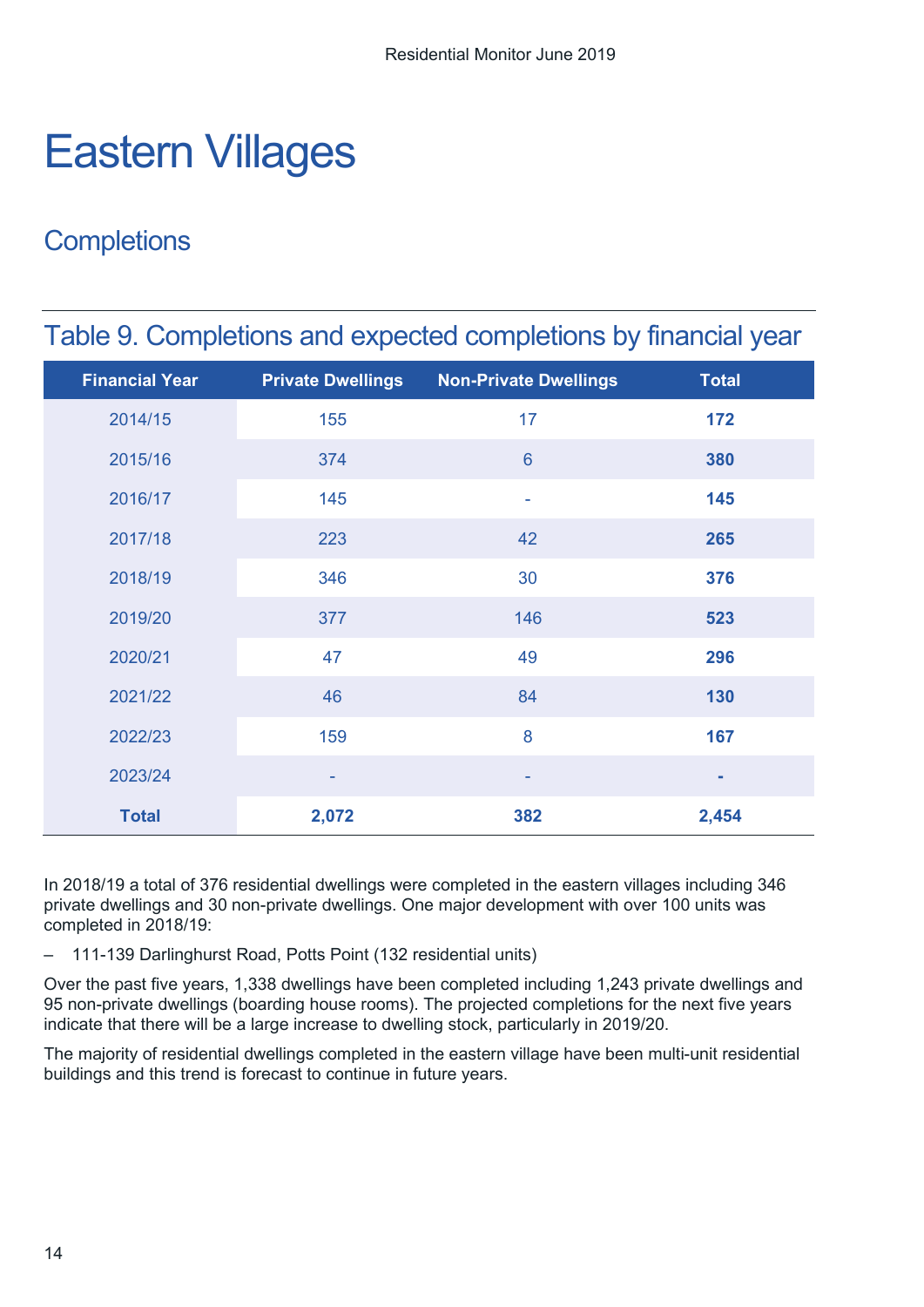#### <span id="page-14-0"></span>**Pipeline**

| <b>Stage</b>                            | <b>Private Dwellings</b> | <b>Non-Private Dwellings</b> | <b>Total</b> |
|-----------------------------------------|--------------------------|------------------------------|--------------|
| <b>Lodged</b>                           | 171                      | 14                           | 185          |
| <b>Approved</b>                         | 391                      | 105                          | 496          |
|                                         |                          |                              |              |
| <b>Construction</b><br><b>Commenced</b> | 267                      | 168                          | 435          |

#### <span id="page-14-1"></span>Table 10. Pipeline dwellings by status

At 30 June 2019, there were 435 residential dwellings under construction including 267 private dwellings and 168 non-private dwellings. This total is made up of a number of smaller-scale developments (under 100 dwellings), alterations, additions and changes of use within existing buildings. Construction commenced on 113 dwellings in 2018/19.

Sixteen residential developments were approved in the eastern villages in 2018/19 with a net addition of 73 dwellings. At 30 June 2019 a total of 496 dwellings were approved but yet to commence construction.

One major development with more than 100 dwellings was lodged during 2018/19:

– 2-38 Baptist Street, Redfern (157 residential units)

In total there were 185 dwellings lodged but not yet approved at 30 June 2019.

There are 1,116 dwellings due for completion in the next four years, including 829 private dwellings and 287 non-private dwellings (student accommodation or boarding houses).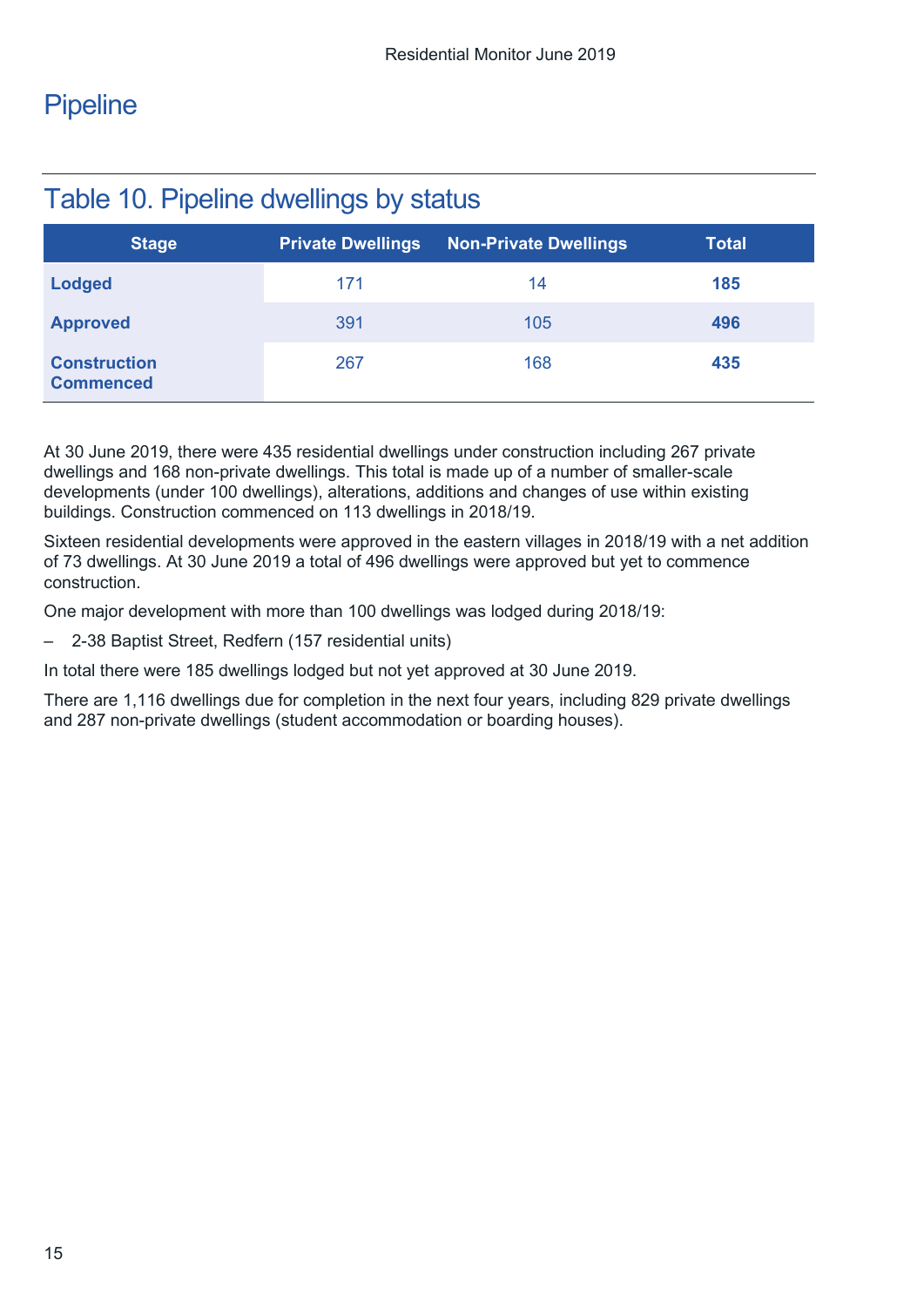# <span id="page-15-0"></span>Southern Villages

### <span id="page-15-1"></span>**Completions**

#### <span id="page-15-2"></span>Table 11. Completions and expected completions by financial year

| <b>Financial Year</b> | <b>Private Dwellings</b> | <b>Non-Private Dwellings</b> | <b>Total</b> |
|-----------------------|--------------------------|------------------------------|--------------|
| 2014/15               | 2,584                    | 1,066                        | 3,650        |
| 2015/16               | 2,954                    | 1,364                        | 4,318        |
| 2016/17               | 1,248                    | 54                           | 1,302        |
| 2017/18               | 2,566                    | 493                          | 3,057        |
| 2018/19               | 2,988                    | 674                          | 3,663        |
| 2019/20               | 2,793                    | 142                          | 2,935        |
| 2020/21               | 2,045                    | 952                          | 2,997        |
| 2021/22               | 2,662                    | 645                          | 3,316        |
| 2022/23               | 4,122                    | 93                           | 4,215        |
| 2023/24               | 40                       | ٠                            | 40           |
| <b>Total</b>          | 24,002                   | 5,493                        | 29,495       |

In 2018/19 there were 3,663 residential dwellings completed in the southern villages, including 3,079 private dwellings and 675 non-private dwellings (656 student accommodation rooms and 19 boarding house rooms). There were twelve major developments with over 100 units completed:

- 96-148 City Road, Darlington (656 student accommodation rooms)
- 906 Bourke Road, Zetland (343 residential units)
- 301-303 Botany Road, Zetland (329 residential units)
- 85 O'Connor Street, Chippendale (296 residential units)
- 62-98 Broadway, Chippendale (265 residential units)
- 7 Rosebery Avenue (229 residential units)
- 16 Gadigal Avenue (198 residential units)
- 11 Rosebery Avenue, Rosebery (189 residential units)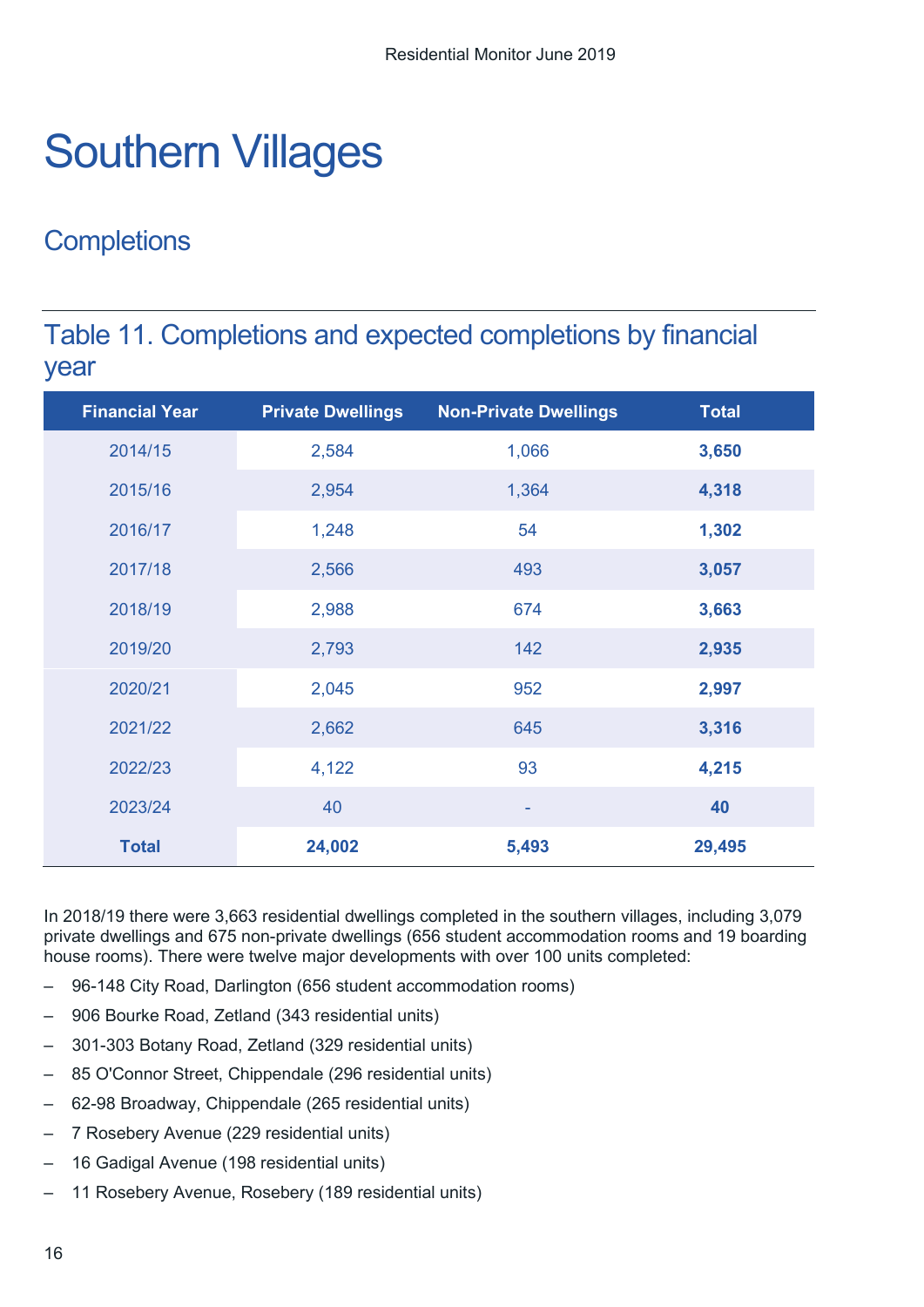- 5 Hadfields Street, Erskineville (175 residential units)
- 18 Gadigal Avenue, Waterloo (110 residential units)
- 2 Mentmore Avenue, Rosebery (101 residential units)
- 6-8 Crewe Place, Rosebery (100 residential units)

Many of the new residential completions in the southern villages are part of the renewal of the Green Square Urban Renewal Area which is forecast to experience continued levels of residential growth in the next four years. While most of this development is currently forecast to be completed by 2022/23 it is possible timelines will be pushed out to 2023/24, increasing the currently low level of completions forecast for that financial year.

Over the past five years there has been very high residential growth in the southern villages with over 12,000 dwellings added to the residential stock in this area. Major developments in Sydney University, Green Square and Redfern have contributed to these high levels of residential development.

### <span id="page-16-0"></span>**Pipeline**

#### <span id="page-16-1"></span>Table 12. Pipeline dwellings by status

| <b>Stage</b>                            | <b>Private Dwellings</b> | <b>Non-Private Dwellings</b> | <b>Total</b> |
|-----------------------------------------|--------------------------|------------------------------|--------------|
| <b>Lodged</b>                           | 3,703                    | 670                          | 4,373        |
| <b>Approved</b>                         | 4,213                    | 236                          | 4,449        |
| <b>Construction</b><br><b>Commenced</b> | 3,710                    | 935                          | 4,645        |

At 30 June 2019 there were 4,645 dwellings under construction in the southern villages, including 3,710 private dwellings and 935 non-private dwellings (891 student accommodation rooms and 44 boarding house rooms). In 2018/19 six major developments with over 100 units commenced construction:

- 22-55 Rothschild Avenue, Rosebery (285 residential units)
- 7 Rosebery Avenue, Rosebery (229 residential units)
- 35-47 Wilson Lane, Darlington (201 student accommodation units)
- 620-632 Botany Road, Alexandria (191 residential units)
- 57 Ashmore Street (Block C), Erskineville (171 residential units)
- 57 Ashmore Street (Block B), Erskineville (157 residential units)

There were 4,449 dwellings at approval stage at 30 June 2019. Six major developments with over 100 units were approved during 2018/19:

- 22-55 Rothschild Avenue, Rosebery (285 residential units)
- 888 Bourke Street, Zetland (206 residential units)
- 35-47 Wilson Lane, Darlington (201 student accommodation units)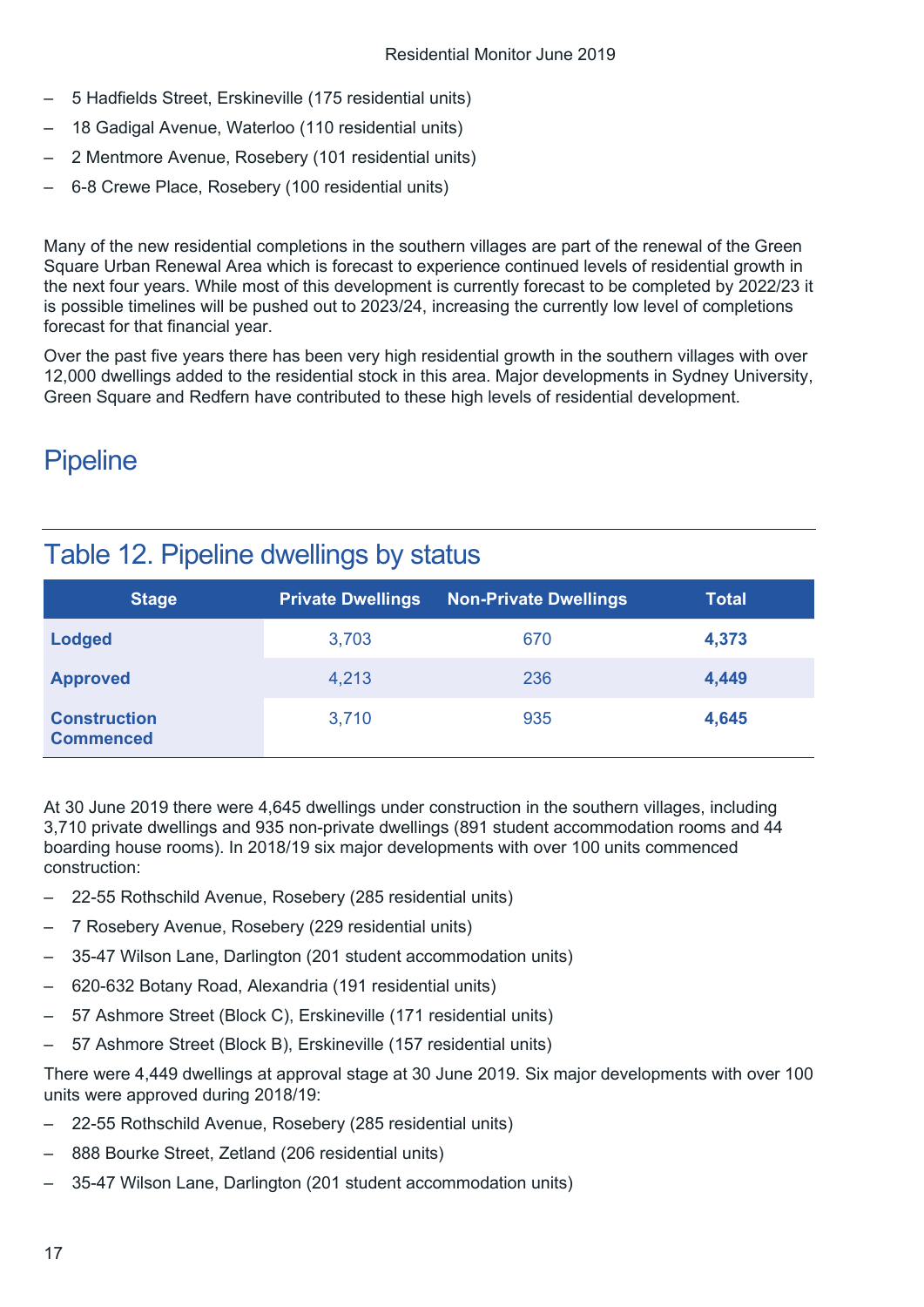- 960A Bourke Street, Zetland (194 residential units)
- 163-173 McEvoy Street, Alexandria (169 residential units)
- 44-48 O'Dea Avenue, Waterloo (153 residential units)

There were 4,373 dwellings lodged but not yet approved at 30 June 2019. Eight major developments with over 100 units were lodged during 2018/19:

- 205-213 Euston Road, Alexandria (390 residential units)
- 811 Elizabeth Street, Zetland (250 residential units)
- 57 Ashmore Street, Erskineville (178 residential units)
- 44-48 O'Dea Avenue, Waterloo (153 residential units)
- 5-15 Dunning Avenue, Rosebery (145 residential units)
- 338 Botany Road, Alexandria (132 residential units)
- 634 Botany Road, Alexandria (115 residential units)
- 90-102 Regent Street, Redfern (114 residential units)

Around 1,200 dwellings in the pipeline are located in Ashmore Estate, Erskineville.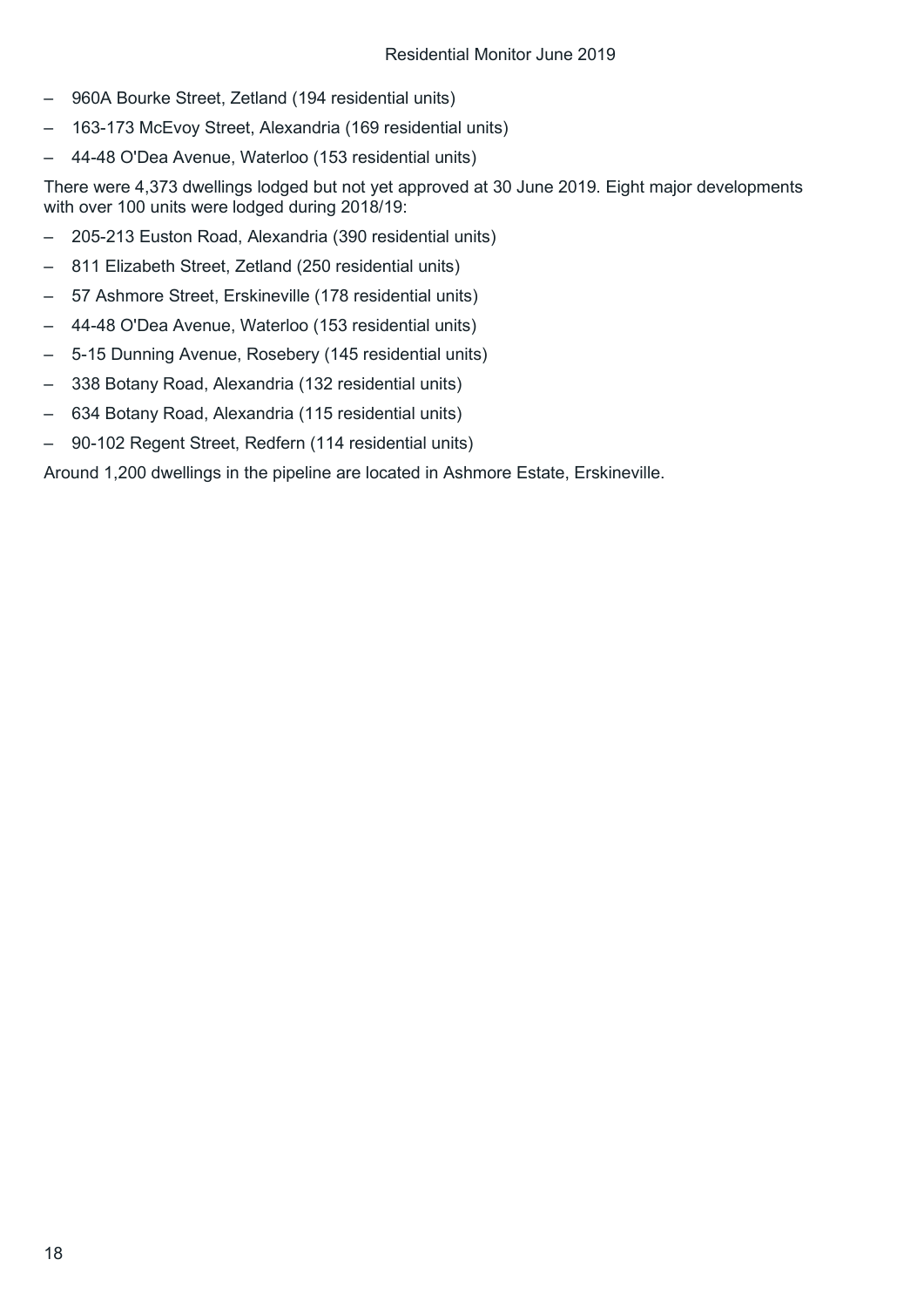### <span id="page-18-0"></span>Western Villages

### <span id="page-18-1"></span>**Completions**

#### <span id="page-18-2"></span>Table 13. Completions and expected completions by financial year

| <b>Financial Year</b> | <b>Private Dwellings</b> | <b>Non-Private Dwellings</b> | <b>Total</b> |
|-----------------------|--------------------------|------------------------------|--------------|
| 2014/15               | 532                      | 513                          | 1,045        |
| 2015/16               | 1008                     | 156                          | 1,164        |
| 2016/17               | 441                      | $\sim$                       | 441          |
| 2017/18               | 439                      | $-4$                         | 435          |
| 2018/19               | 288                      | 16                           | 304          |
| 2019/20               | 678                      | 35                           | 713          |
| 2020/21               | 129                      | 70                           | 199          |
| 2021/22               | 169                      | 93                           | 262          |
| 2022/23               | 84                       | ٠                            | 84           |
| 2023/24               | ۰                        | ۰                            | ۰            |
| <b>Total</b>          | 3,768                    | 879                          | 4,647        |

In 2018/19 there were 304 residential dwellings completed in the western villages including 288 private dwellings and 16 non-private dwellings. Two major developments with over 100 units were completed in 2018/19:

- 87 Bay Street, Glebe (124 residential units)
- 1 Elger Street, Glebe (110 social (including public) housing units)

Since 2015/16 there has been a sharp decline in residential completions, with completions of predominantly private dwellings (not student accommodation or boarding houses). It is forecast that there will be an increase to completed residential dwellings in 2019/20 with the remaining Glebe Affordable Housing Project dwellings due for completion, as well as 'New Life Ultimo', a major development on Harris Street which will include 199 new residential dwellings.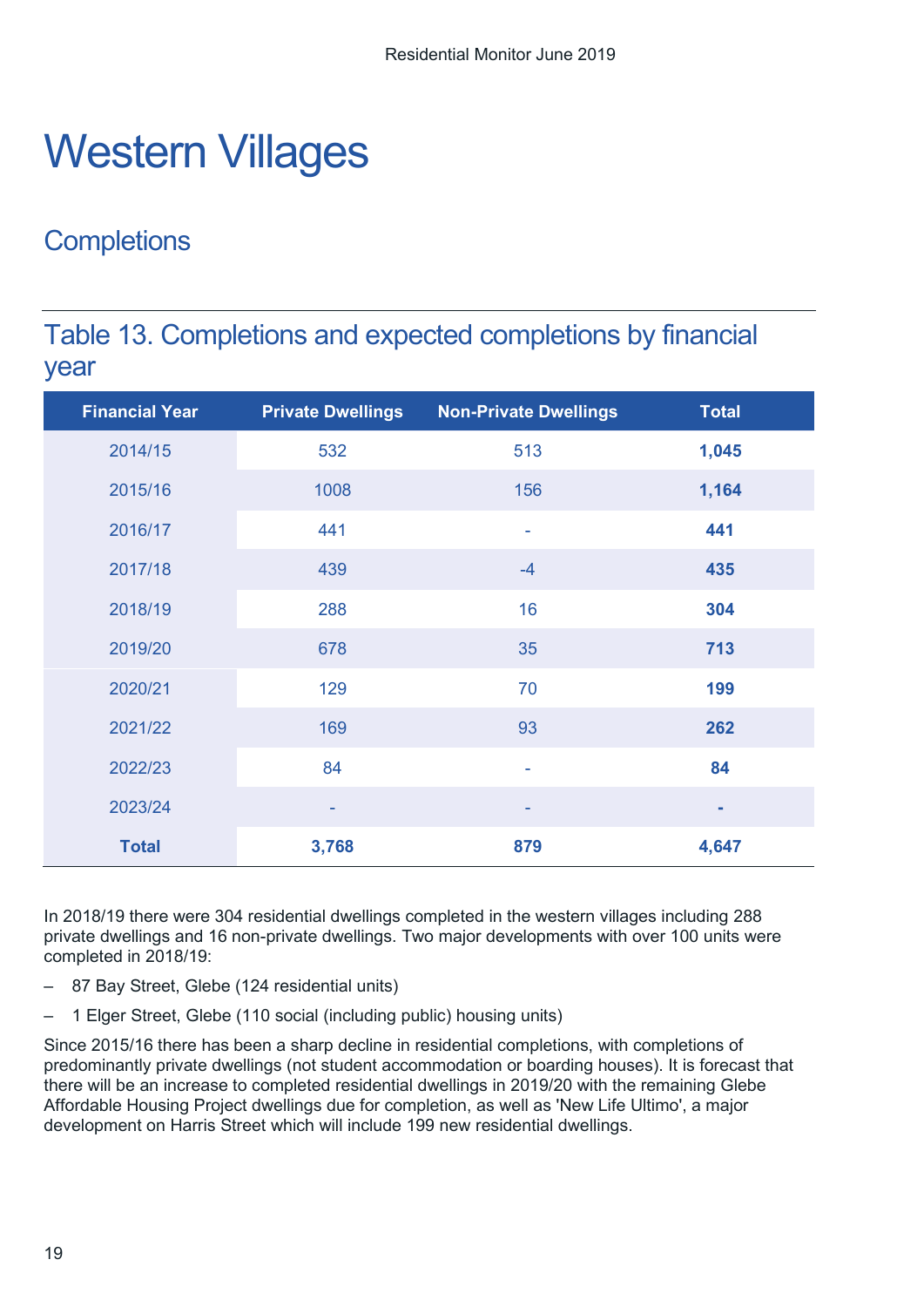#### <span id="page-19-0"></span>**Pipeline**

| <b>Stage</b>                            | <b>Private Dwellings</b> | <b>Non-Private Dwellings</b> | <b>Total</b> |
|-----------------------------------------|--------------------------|------------------------------|--------------|
| <b>Lodged</b>                           | 168                      | 37                           | 205          |
| <b>Approved</b>                         | 177                      | 91                           | 268          |
| <b>Construction</b><br><b>Commenced</b> | 715                      | 70                           | 785          |

#### <span id="page-19-1"></span>Table 14. Pipeline dwellings by status

At 30 June 2019 there were 785 dwellings under construction in the western villages including 715 private dwellings and 70 non-private dwellings. One major development with over 100 units began construction during 2018/19:

– 8 Elger Street, Glebe (232 residential dwellings)

There were 268 dwellings in approval stage that had not yet started construction at 30 June 2019, and 183 dwellings were approved during the 2018/19 financial year. In addition there were 71 dwellings lodged during 2018/19 and 205 currently lodged but not yet approved. Of this total, one was a major development with over 100 units:

– 20-80 Pyrmont Street, Pyrmont (150 residential units)[1](#page-19-2)

<span id="page-19-2"></span><sup>1</sup> As of August 2019 this project is being reviewed under NSW Government planning controls. It is unconfirmed as to whether it will still proceed.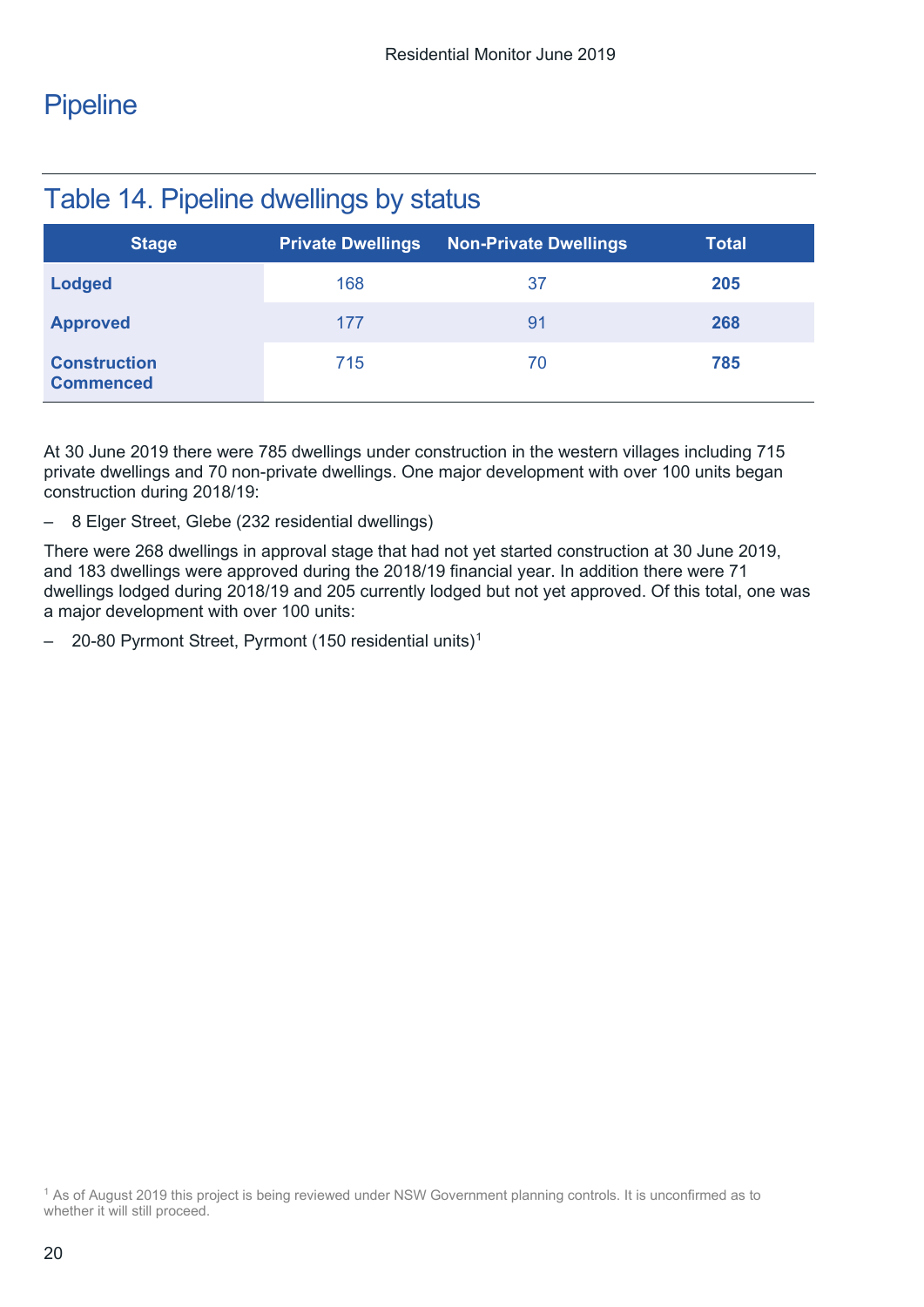### Appendix A - Dwellings completed and due for completion by year and village

<span id="page-20-0"></span>

| <b>Village</b>                    | 14/15          | 15/16 | 16/17           | 17/18 | 18/19 | 19/20 | 20/21 | 21/22            | 22/23                    | 23/24                    | <b>Total</b> |
|-----------------------------------|----------------|-------|-----------------|-------|-------|-------|-------|------------------|--------------------------|--------------------------|--------------|
| <b>CBD Villages</b>               | 350            | 322   | 497             | 668   | 1,973 | 989   | 697   | 777              | 1,561                    | 660                      | 8,494        |
| <b>CBD &amp; Harbour</b>          | 5 <sup>5</sup> | 181   | $9\phantom{.0}$ | 3     | 348   | 508   | 388   | 598              | 1,187                    | $\sim$                   | 3,227        |
| <b>Chinatown and CBD</b><br>South | 345            | 141   | 488             | 665   | 1,625 | 481   | 309   | 179              | 374                      | 660                      | 5,267        |
| <b>Eastern Villages</b>           | 172            | 380   | 145             | 265   | 376   | 523   | 296   | 130              | 167                      | $\sim$                   | 2,454        |
| <b>Crown &amp; Baptist</b>        | 41             | 146   | 98              | 177   | 79    | 311   | 147   | 101              | 157                      | $\overline{\phantom{a}}$ | 1,257        |
| Macleay & W'loo                   | 22             | 58    | 19              | 26    | 225   | 88    | 36    | $\boldsymbol{8}$ | 8                        | $\sim$                   | 490          |
| <b>Oxford Street</b>              | 109            | 176   | 28              | 62    | 72    | 124   | 113   | 21               | $\overline{2}$           | $\sim$                   | 707          |
| <b>Southern Villages</b>          | 3,650          | 4,318 | 1,302           | 3,059 | 3,663 | 2,935 | 2,997 | 3,316            | 4,215                    | 40                       | 29,495       |
| Green Sq. & City<br>South         | 1,553          | 2,556 | 876             | 1,968 | 2,173 | 2,041 | 1,126 | 1,090            | 2,731                    | $\blacksquare$           | 16,114       |
| <b>King Street</b>                | 367            | 1,098 | 94              | 638   | 211   | 532   | 952   | 641              | 579                      | $\equiv$                 | 5,112        |
| <b>Redfern Street</b>             | 1,730          | 664   | 332             | 453   | 1,279 | 362   | 919   | 1,585            | 905                      | 40                       | 8,269        |
| <b>Western Villages</b>           | 1,045          | 1,164 | 441             | 435   | 304   | 713   | 199   | 262              | 84                       | ٠                        | 4,647        |
| Glebe Pt. Road                    | 931            | 900   | 432             | 362   | 302   | 436   | 186   | 112              | 84                       | $\sim$                   | 3,745        |
| <b>Harris Street</b>              | 114            | 264   | $9\phantom{.0}$ | 73    | 2     | 277   | 13    | 150              | $\overline{\phantom{a}}$ | ٠                        | 905          |
| <b>Total</b>                      | 5,217          | 6,184 | 2,385           | 4,427 | 6,316 | 5,160 | 4,189 | 4,485            | 6,027                    | 700                      | 45,090       |